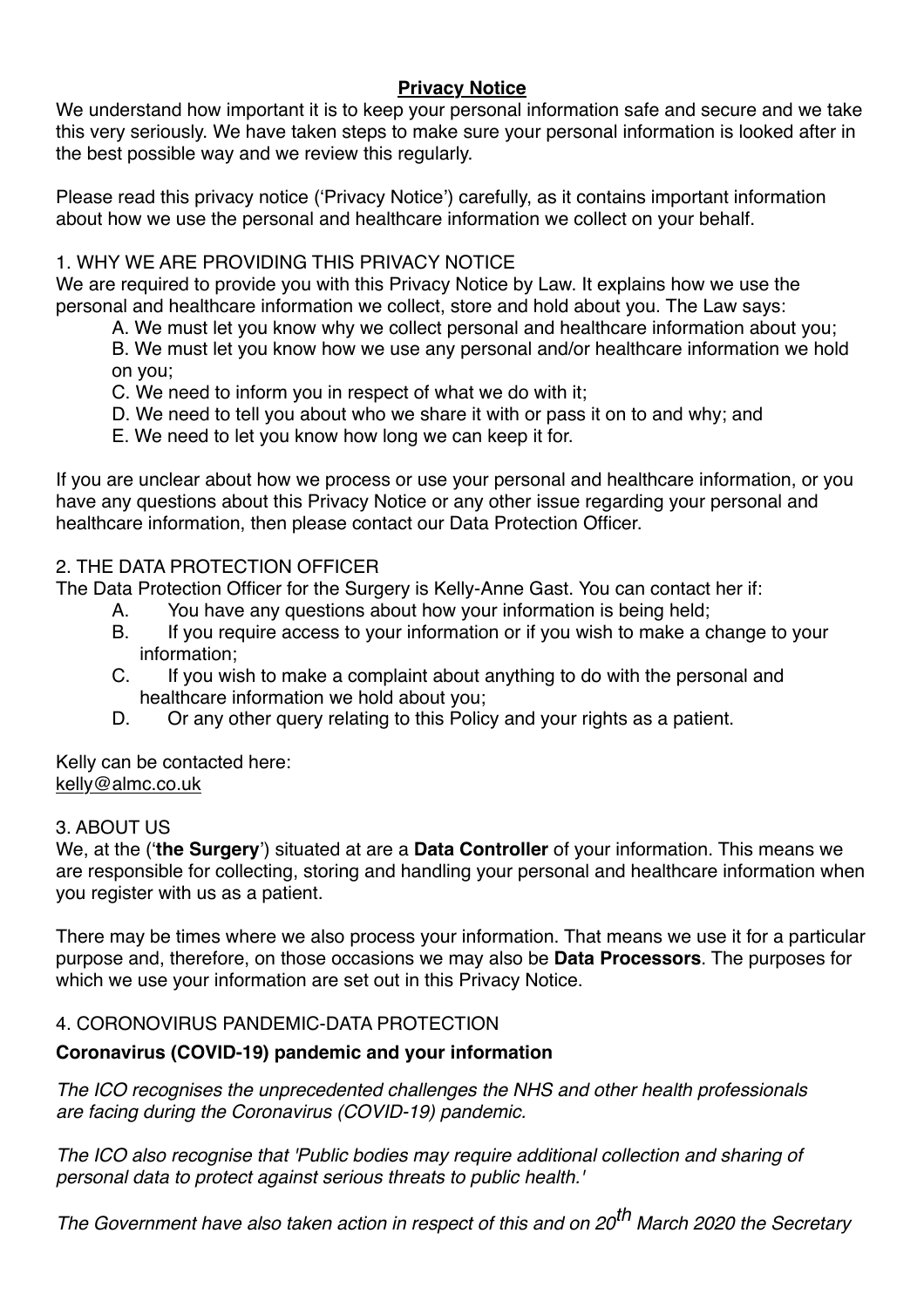*of State for Health and Social Care issued a Notice under Regulation 3(4) of The Health Service (Control of Patient Information) Regulations 2002 requiring organisations such as GP Practices to use your information to help GP Practices and other healthcare organisations to respond to and deal with the COVID-19 pandemic.*

*In order to look after your healthcare needs during this difficult time, we may urgently need to share your personal information, including medical records, with clinical and non-clinical staff who belong to organisations that are permitted to use your information and need to use it to help deal with the Covid-19 pandemic. This could (amongst other measures) consist of either treating you or a member of your family and enable us and other healthcare organisations to monitor the disease, assess risk and manage the spread of the disease.*

*Please be assured that we will only share information and health data that is* **necessary** *to meet yours and public healthcare needs.*

*The Secretary of State for Health and Social Care has also stated that these measures are* 

*temporary and will expire on 30th September 2020 unless a further extension is required. Any further extension will be will be provided in writing and we will communicate the same to you.*

*Please also note that the data protection and electronic communication laws do not stop us from sending public health messages to you, either by phone, text or email as these messages are not direct marketing.*

*It may also be necessary, where the latest technology allows us to do so, to use your information and health data to facilitate digital consultations and diagnoses and we will always do this with your security in mind.*

*If you are concerned about how your information is being used, please contact our DPO using the contact details provided in this Privacy Notice.*

# 5. INFORMATION WE COLLECT FROM YOU

The information we collect from you will include:

A. Your contact details (such as your name and email address, including place of work and work contact details);

- B. Details and contact numbers of your next of kin;
- C. Your age range, gender, ethnicity;
- D. Details in relation to your medical history;
- E. The reason for your visit to the Surgery;

F. Medical notes and details of diagnosis and consultations with our GPs and other health professionals within the Surgery involved in your direct healthcare.

G. Correspondence

# 6. INFORMATION ABOUT YOU FROM OTHERS

We also collect personal information about you when it is sent to us from the following:

- A. a hospital, a consultant or any other medical or healthcare professional, or any other person involved with your general healthcare.
	- B. Avon & Somerset Police Firearms department
	- C. Court Orders
	- D. Immigration matters
	- E. Solicitors
	- F. Fire Brigade
	- G. Social Services
	- H. Education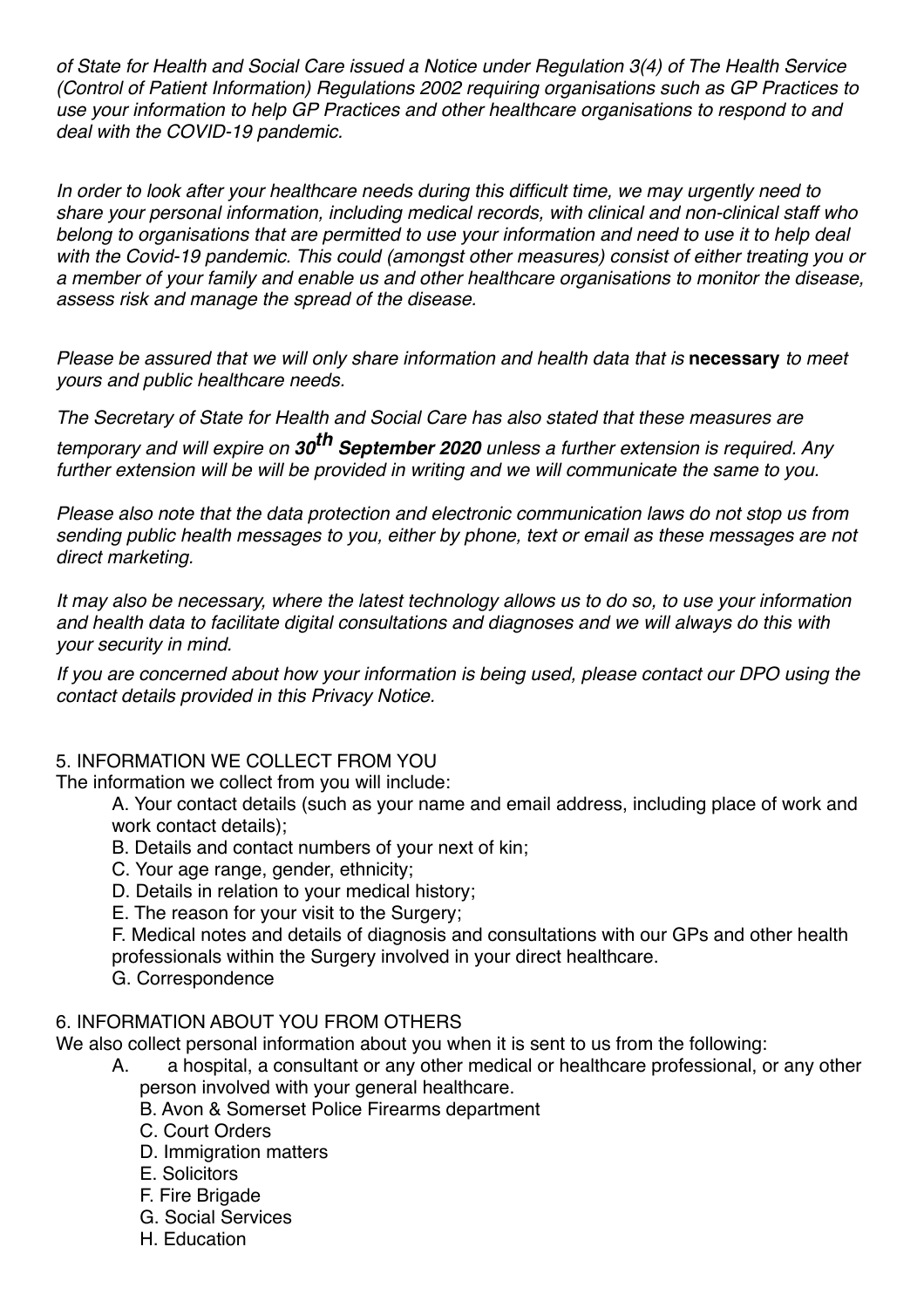# 7. YOUR SUMMARY CARE RECORD

Your summary care record is an electronic record of your healthcare history (and other relevant personal information) held on a national healthcare records database provided and facilitated by NHS England. This record may be shared with other healthcare professionals and additions to this record may also be made by relevant healthcare professionals and organisations involved in your direct healthcare.You have the choice of what information you would like to share and with whom.

- Authorised healthcare staff can only view your SCR with your permission.
- The information shared will solely be used for the benefit of your care.
- Your options are outlined below;
- **a) Express consent for medication, allergies and adverse reactions only.** You wish to share information about medication, allergies and adverse reactions only.
- **b) Express consent for medication, allergies, adverse reactions and additional information.** You wish to share information about medication, allergies and adverse reactions and further medical information that includes: Your significant illnesses and health problems, operations and vaccinations you have had in the past, how you would like to be treated (such as where you would prefer to receive care), what support you might need and who should be contacted for more information about you.
- **c) Express dissent for Summary Care Record (opt out).** Select this option, if you **DO NOT**  want any information shared with other healthcare professionals involved in your care.

Please note that it is not compulsory for you to complete a consent form. If you choose not to complete a consent form, a Summary Care Record containing information about your medication, allergies and adverse reactions and additional further medical information will be created for you as described in point b) above.

You may have the right to demand that this record is not shared with anyone who is not involved in the provision of your direct healthcare. If you wish to enquire further as to your rights in respect of not sharing information on this record then please contact our Data Protection Officer.

To find out more about the wider use of confidential personal information and to register your choice to opt out if you do not want your data to be used in this way, please visit: <https://nhs.uk/your-nhs-data-matters>

Please note: if you do choose to opt out, you can still consent to your data being used for specific purposes. However, if you are happy with this use of information you do not need to do anything. You may however change your choice at any time.

8. WHO YOU MAY EXPECT US TO PROVIDE YOUR PERSONAL INFORMATION TO, AND WHY We may pass your personal information on to the following people or organisations, because these organisations may require your information to assist them in the provision of your direct healthcare needs. It, therefore, may be important for them to be able to access your information in order to ensure they may properly deliver their services to you:

- A. Hospital professionals (such as doctors, consultants, nurses, etc);
- B. Other GPs/Doctors;
- C. Pharmacists;
- D. Nurses and other healthcare professionals;
- E. Dentists;
- F. Any other person that is involved in providing services related to your general healthcare, including mental health professionals.
- G. Police
- H. Driving Vehicle Licensing Authority (DVLA)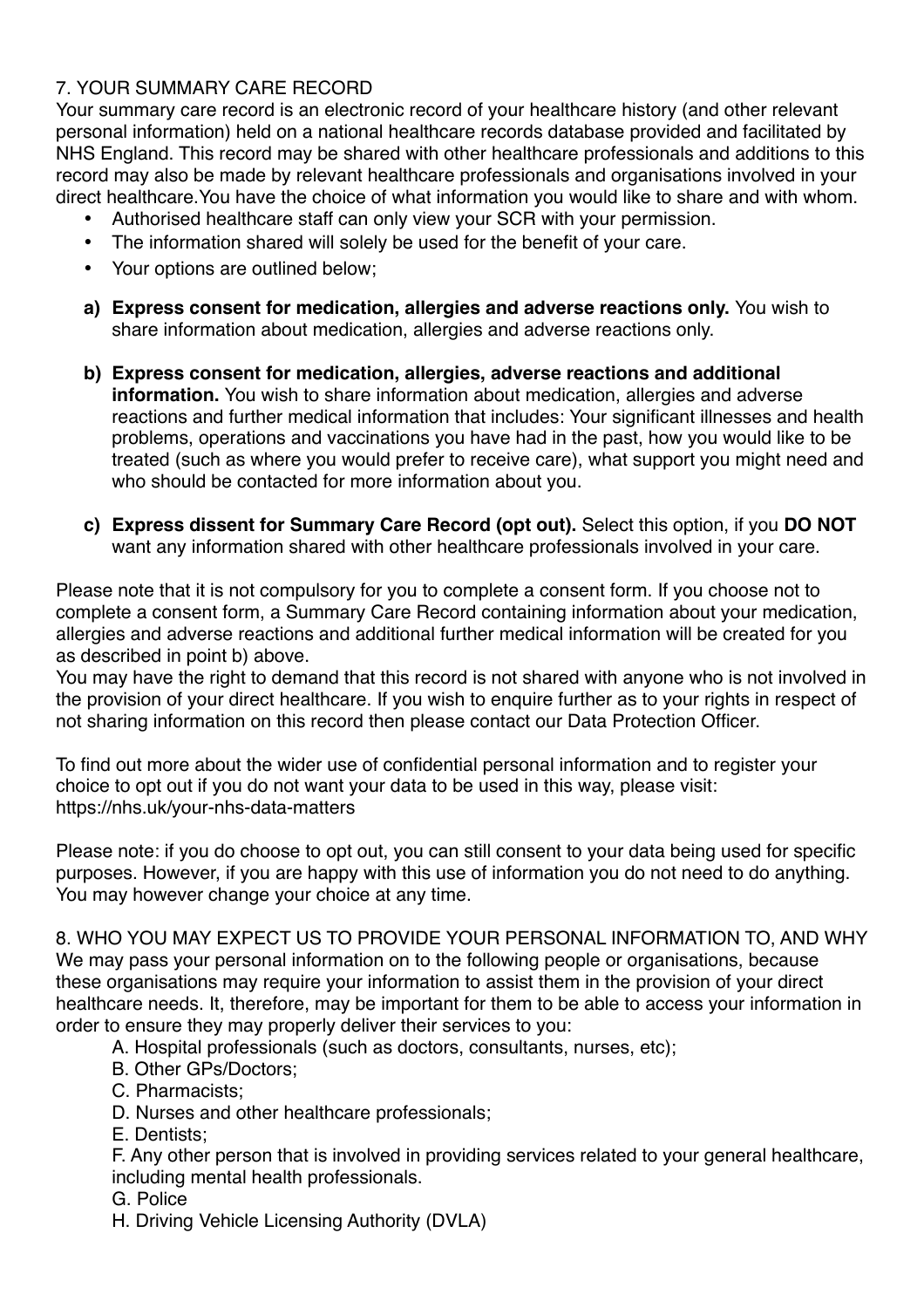I. Solicitors

J. Court Orders

K. Immigration

L. Fire Brigade

M. Social Services

N. Education

O. Systems we use to store your information, process it, and communicate to you i.e. SMS Text, Video messaging and ways to share your patient information where appropriate i.e. in the event of an emergency and only if we have the correct lawful basis and appropriate authority to do this. (Also covered in this Privacy Notice see section) We are the data controllers of your information.

9. OTHER PEOPLE WHO WE PROVIDE YOUR INFORMATION TO:

A. **Commissioners;**

B. **Clinical Commissioning Groups;**

C. **Local authorities;**

D. **Community health services**;

E. **Complying with the law** e.g. Police, Solicitors, Insurance Companies;

F. **Consent you have given**, to view or receive your record, or part of your record.

G. **Extended Access** - We provide extended access services to our patients which means you can access medical services outside of our normal working hours. In order to provide you with this service, we have formal arrangements in place with the Clinical Commissioning group and with other practices whereby certain key "hub" practice offer this service on our behalf for you as a patient to access outside of our opening hours. This means, those key "hub" practice will have to have access to your medical record to be able to offer you the service. Please note to ensure that those practices comply with the law and to protect the use of your information, we have very robust data sharing agreements and other clear arrangements in place to ensure your data is always protected and used for those purposes only.

H. **Data Extraction** by the Clinical Commissioning Group (Please see above for PHM Data) - the clinical commissioning group at times extracts medical information about you, but the information we pass to them via our computer systems cannot identify you to them. This information only refers to you by way of a code, that only your practice can identify (it is pseudo-anonymised). This therefore protects you from anyone who may have access to this information at the clinical commissioning group from EVER identifying you as a result of seeing the medical information and we will never give them the information that would enable them to do this.

I. **Severnside Intergrated Urgent Care Service**-incorporates NHS111, this is a new computer booking system that replaces the Out of hours service for GP Practices this service ensures that you receive the right level of care for your condition.

J. **CQC- Care Quality Commission** –Regulate and inspect health and social care services across the UK.

K. **Social Prescribing**-Social Prescribing involves working with patients to improve their health, wellbeing and social welfare by connecting them to their communities. Your GP practice can refer you to a 'link worker', so you can find your own personalised health solutions based around what is strong in your life and not just what is wrong.

If you suffer with social, emotional or have practical needs you can be helped to find solutions which improve your health and wellbeing, often using services provided by the voluntary sector or by people in our own community.

10. Other NHS and non NHS organisations who we share your data with and why? Sometimes the practice shares information with other organisations that do not directly treat you,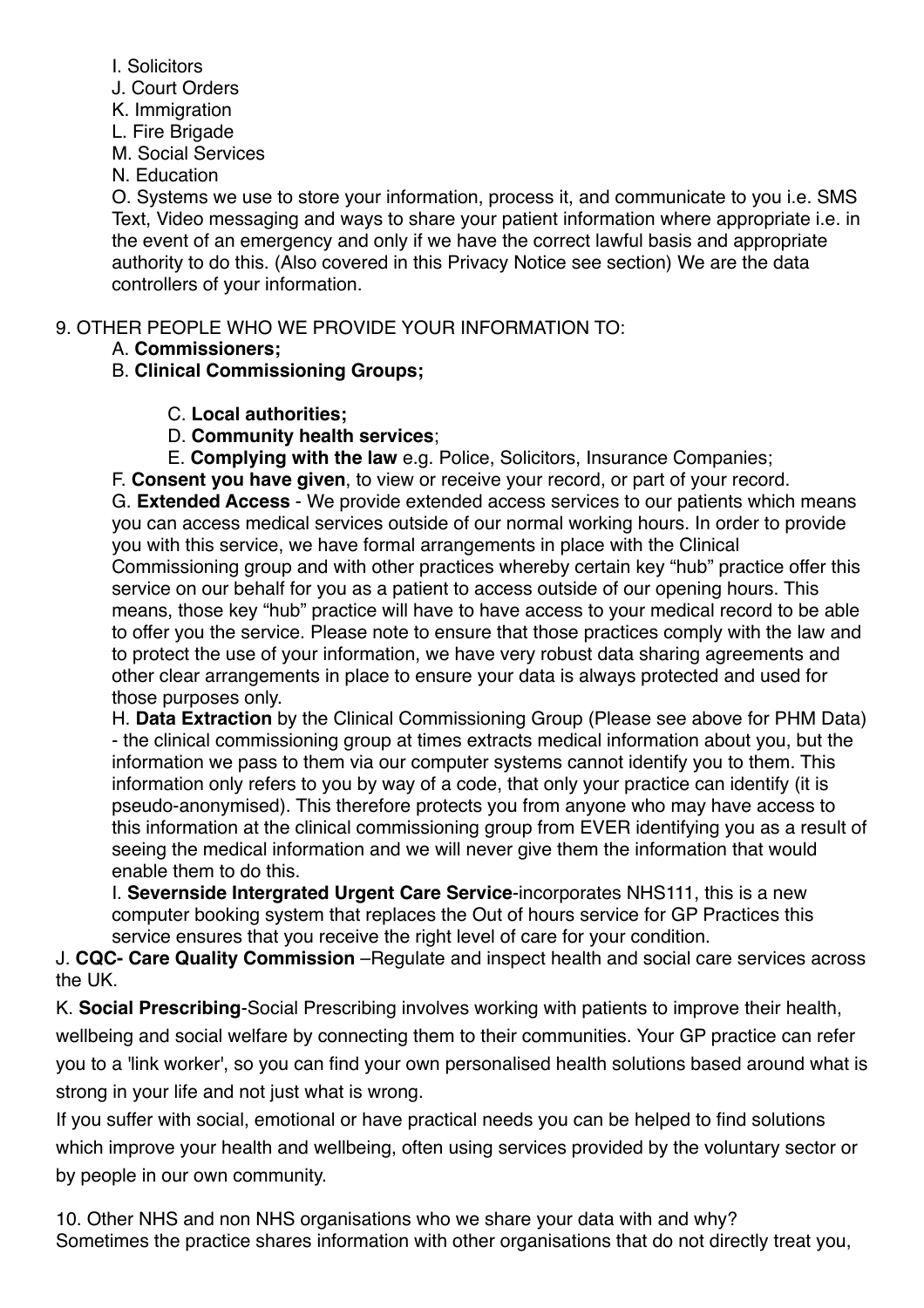for example, Clinical Commissioning Groups (CCG). Normally, it will not be possible to identify you from this information. This information is used to plan and improve services. The information collected includes data such as the area patients live, age, gender, ethnicity, language preference, country of birth and religion. The CCG also collects information about whether patients have long term conditions such as diabetes; blood pressure, cholesterol levels and medication. However, this information is anonymous and does not include anything written as notes by the GP and cannot be linked to you. (Please note this is not an exhaustive list and will change from practice to practice the main systems are included in the list below.)

Local Data Sharing Agreements:-

**1. Sirona** Community nurses and other health care professionals are able to access GP information about people on their caseloads who have recently been discharged from hospital, or who are housebound, or who require longer term rehabilitation from the GP record. This information can be read by the healthcare professional to improve the patients care, but they are not able to amend the GP medical record;

# **\*You can find more information available on their website [www.sirona-cic.org.uk](http://www.sirona-cic.org.uk) and view their Privacy Notice directly using this link** [www.sirona-cic.org.uk/policies/](http://www.sirona-cic.org.uk/policies/)

**2. Connecting Care**\* enables a range of health care organisations, including local NHS hospital, the Ambulance Service and the Out of Hours service provided by Brisdoc. This information can be read by the healthcare professional to improve the patients care, but they are not able to amend the GP medical record;

**\*You can find more information available on their website using this link You can view their Privacy Notice here:** [www.connectingcarebnssg.co.uk/](http://www.connectingcarebnssg.co.uk/)  [https://www.connectingcarebnssg.co.uk/what-this-means-for-me/what-if-i-don-t-want-my](https://www.connectingcarebnssg.co.uk/what-this-means-for-me/what-if-i-don-t-want-my-information-shared/)[information-shared/](https://www.connectingcarebnssg.co.uk/what-this-means-for-me/what-if-i-don-t-want-my-information-shared/)

**3. One Care** – this agreement allows patients from the surgery to be seen and treated by GPs from other surgeries in the evening and at weekend. The agreement allows a GP in other localities to access the GP record securely and allows information about the consultation to be written into the record.

**\*You can find more information available on their website** onecare.org.uk **You can view their Privacy Notice using this link**

[onecare.org.uk/privacy-policy/](https://onecare.org.uk/privacy-policy/)

**4. St Peter's Hospice** – this agreement enables hospice staff to read the records of patients in their care. This information can be read by the healthcare professional to improve the patients care, but they are not able to amend the GP medical record

# **\*You can find more information available on their website** [www.stpetershospice.org.uk/](https://www.stpetershospice.org.uk/)  **and view their Privacy Notice directly using this link** [www.stpetershospice.org.uk/about/](https://www.stpetershospice.org.uk/about/privacy-policy/) [privacy-policy/](https://www.stpetershospice.org.uk/about/privacy-policy/)

- 5. The practice also shares anonymised data with a number of research bodies to enable clinical research to be undertaken, but no personally identifiable data is shared.
- **6. AccuRX**-AccuRx is a British software company that has developed a messaging service for doctor surgeries to communicate with patients via SMS and Video messaging **\*You can find more information available on their website** [www.accurx.com/](http://www.accurx.com/)  **view their Privacy Notice directly using this link** [www.accurx.com/privacy-policy](http://www.accurx.com/privacy-policy)
- **7. EMIS-**EMIS Health, formerly known as Egton Medical Information Systems, supplies electronic patient record systems and software used in primary care, acute care and community pharmacy in the United Kingdom.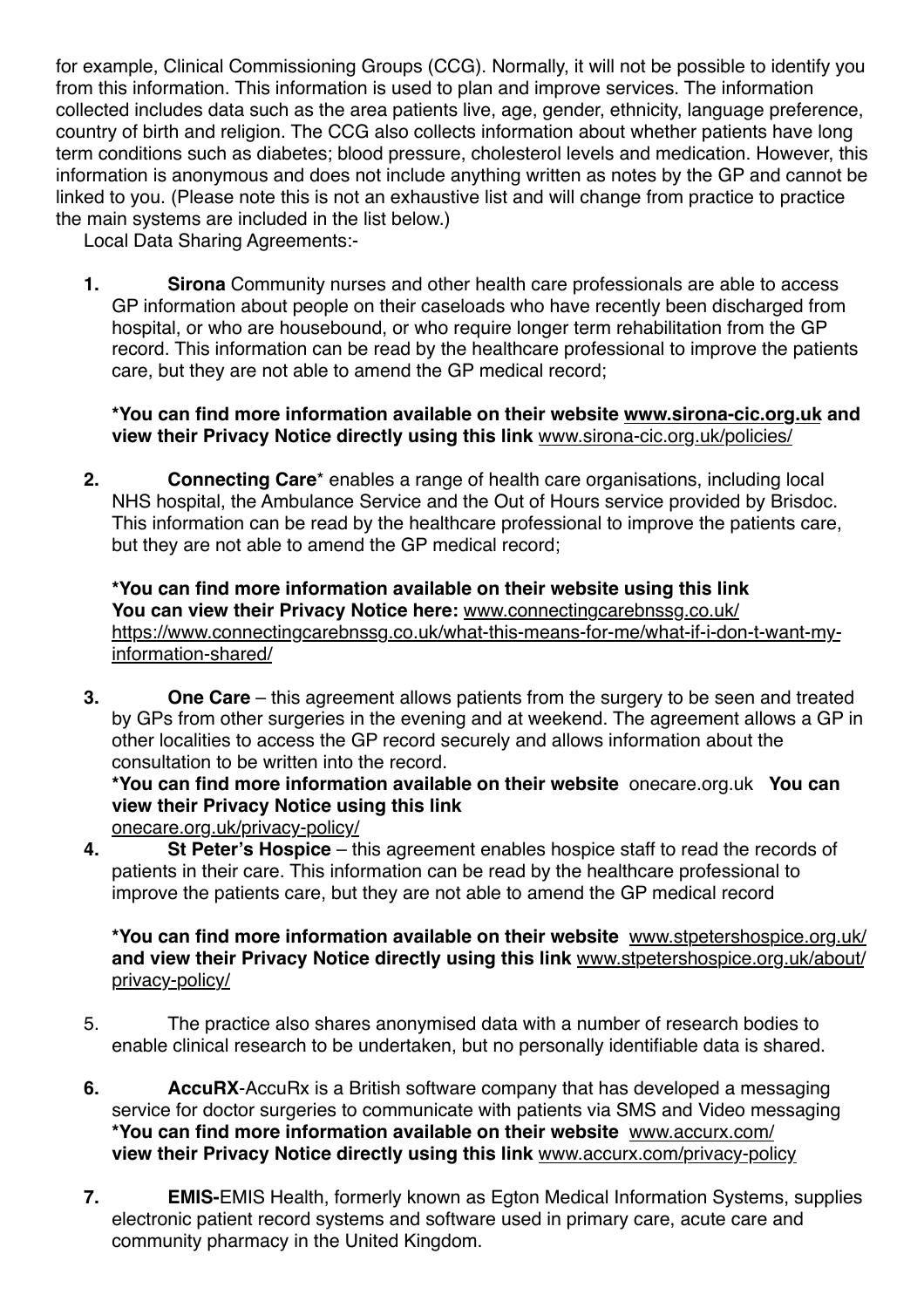**\*You can find more information available on their website [www.emishealth.com/](https://www.emishealth.com/) view their Privacy Notice directly using this link** [www.emishealth.com/legal/](http://www.emishealth.com/legal/)

**8. econsult-**eConsult Health is a collection of digital triage solutions for Primary and Emergency Care eConsult enables NHS based GP practices to offer online consultations to their patients. This allows patients to submit their symptoms or requests to their own GP electronically, and offers around the clock NHS self-help information, signposting to services, and a symptom checker.

**\*You can find more information available on their website [econsult.net/](https://econsult.net/) view their Privacy Notice directly using this link** [econsult.net/privacy-policies/](https://econsult.net/privacy-policies/)

**9. Ask my GP-** askmyGP is an **online consultation and workflow system** that helps GPs manage patient caseload through operational change and digital triage. Making it easier for patients to talk to their own doctor and help GPs to prioritise and deliver care through message, phone and video.

#### **\*You can find more information available on their website [askmygp.uk/](https://askmygp.uk/)**  [askmygp.uk/privacy-policy-gdpr/](https://askmygp.uk/privacy-policy-gdpr/)

- **10. Patient Access-**Patient Access connects you to local health services when you need them most. Book GP appointments, order repeat prescriptions and discover local health services for you or your family via your mobile or home computer **\*You can find more information available on their website [www.patientaccess.com/](https://www.patientaccess.com/)**  <https://support.patientaccess.com/privacy-policy>
- **11. MJOG-**MJog is the leading automated SMS, Email and Voice patient messaging service which delivers quick and efficient communications between health care providers and their patients across the NHS and private healthcare **\*You can find more information available on their website [www.mjog.com/](http://www.mjog.com/)**  [www.mjog.com/privacy-policy/](http://www.mjog.com/privacy-policy/)

**12. Getubetter app** [getUBetter - About us](https://www.getubetter.com/) We provide NHS Organisatons with new ways to support people with common MSK conditions via end to end digital injury support and condition management. [getUBetter - Privacy Policy](https://www.getubetter.com/privacy-policy)

# **\*If you require any further information on any of the above, please do not hesitate to ask the Data Protection Officer [Kelly@almc.co.uk](mailto:Kelly@almc.co.uk)**

Please note: if you give another person or organisation consent to access your record we will need to contact you to verify your consent before we release that record. It is important that you are clear and understand how much and what aspects of your record you give consent to be disclosed.

# 11. ANONYMISED INFORMATION

Sometimes we may provide information about you in an anonymised form. If we do so, then none of the information we provide to any other party will identify you as an individual and cannot be traced back to you.

# 12. YOUR RIGHTS AS A PATIENT

The Law gives you certain rights to your personal and healthcare information that we hold, as set out below:

# **A. Access and Subject Access Requests**

You have the right to see what information we hold about you and to request a copy of this information.

If you would like a copy of the information we hold about you please contact: We will provide this information free of charge however, we may in some **limited and**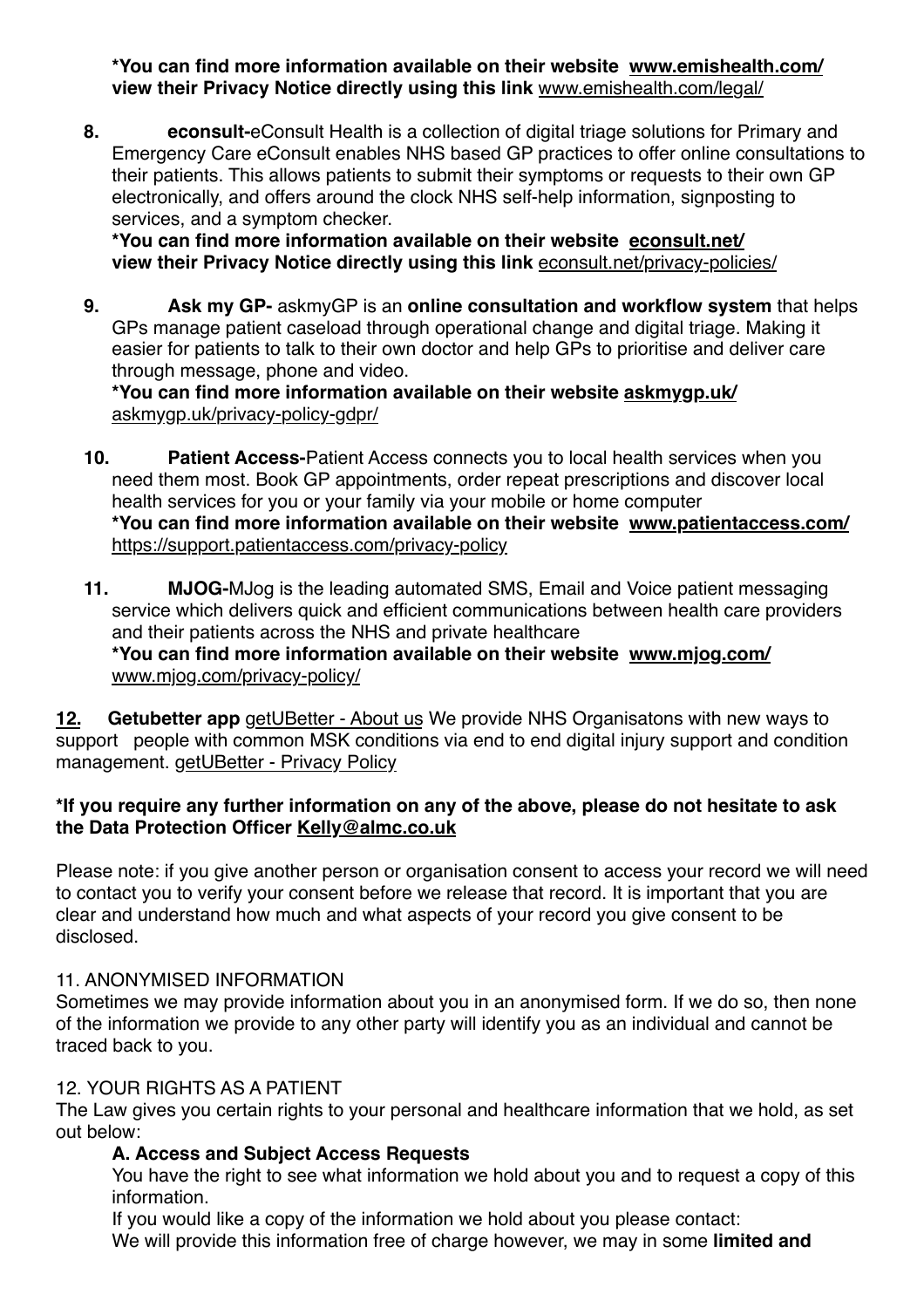**exceptional** circumstances have to make an administrative charge for any extra copies if the information requested is excessive, complex or repetitive. We have one month to reply to you and give you the information that you require. We would ask, therefore, that any requests you make are in writing and it is made clear to us what and how much information you require.

# **B. Online Access**

You may ask us if you wish to have online access to your medical record. However, there will be certain protocols that we have to follow in order to give you online access, including written consent and production of documents that prove your identity.

Please note that when we give you online access, the responsibility is yours to make sure that you keep your information safe and secure if you do not wish any third party to gain access.

[www.nhs.uk/using-the-nhs/nhs-services/the-nhs-app/privacy/](https://www.nhs.uk/using-the-nhs/nhs-services/the-nhs-app/privacy/)

#### **C. Correction**

We want to make sure that your personal information is accurate and up to date. You may ask us to correct any information you think is inaccurate. It is very important that you make sure you tell us if your contact details including your mobile phone number has changed.

# **D. Removal**

You have the right to ask for your information to be removed however, if we require this information to assist us in providing you with appropriate medical services and diagnosis for your healthcare, then removal may not be possible.

#### **E. Objection**

We cannot share your information with anyone else for a purpose that is not directly related to your health, e.g. medical research, educational purposes, etc. We would ask you for your consent in order to do this however, you have the right to request that your personal and healthcare information is not shared by the Surgery in this way. Please note the anonymised Information section in this Privacy Notice.

#### **F. Transfer**

You have the right to request that your personal and/or healthcare information is transferred, in an electronic form (or other form), to another organisation, but we will require your clear consent to be able to do this.

**G**. **FOIA F**reedom **o**f **I**nformation **R**equests – The Freedom of Information Act 2000 (FOIA) gives you as a patient a general right to certain information held on behalf of public authorities. You can request any non-personal information that the GP practice holds that doesn't fall under an exemption within Data Protection Law. You can find out more information here- The Information Commissioner's Office has guidance on making FOI requests including request to public bodies: [https://ico.org.uk/for-the-public/official](https://ico.org.uk/for-the-public/official-information/)[information/](https://ico.org.uk/for-the-public/official-information/)

#### . 13. THIRD PARTIES MENTIONED ON YOUR MEDICAL RECORD

Sometimes we record information about third parties mentioned by you to us during any consultation. We are under an obligation to make sure we also protect that third party's rights as an individual and to ensure that references to them which may breach their rights to confidentiality, are removed before we send any information to any other party including yourself. Third parties can include: spouses, partners, and other family members.

# 14. HOW WE USE THE INFORMATION ABOUT YOU

We use your personal and healthcare information in the following ways:

A. when we need to speak to, or contact other doctors, consultants, nurses or any other medical/healthcare professional or organisation during the course of your diagnosis or treatment or on going healthcare;

B. when we are required by Law to hand over your information to any other organisation, such as the police, by court order, solicitors, or immigration enforcement.

Please note: We will never pass on your personal information to anyone else who does not need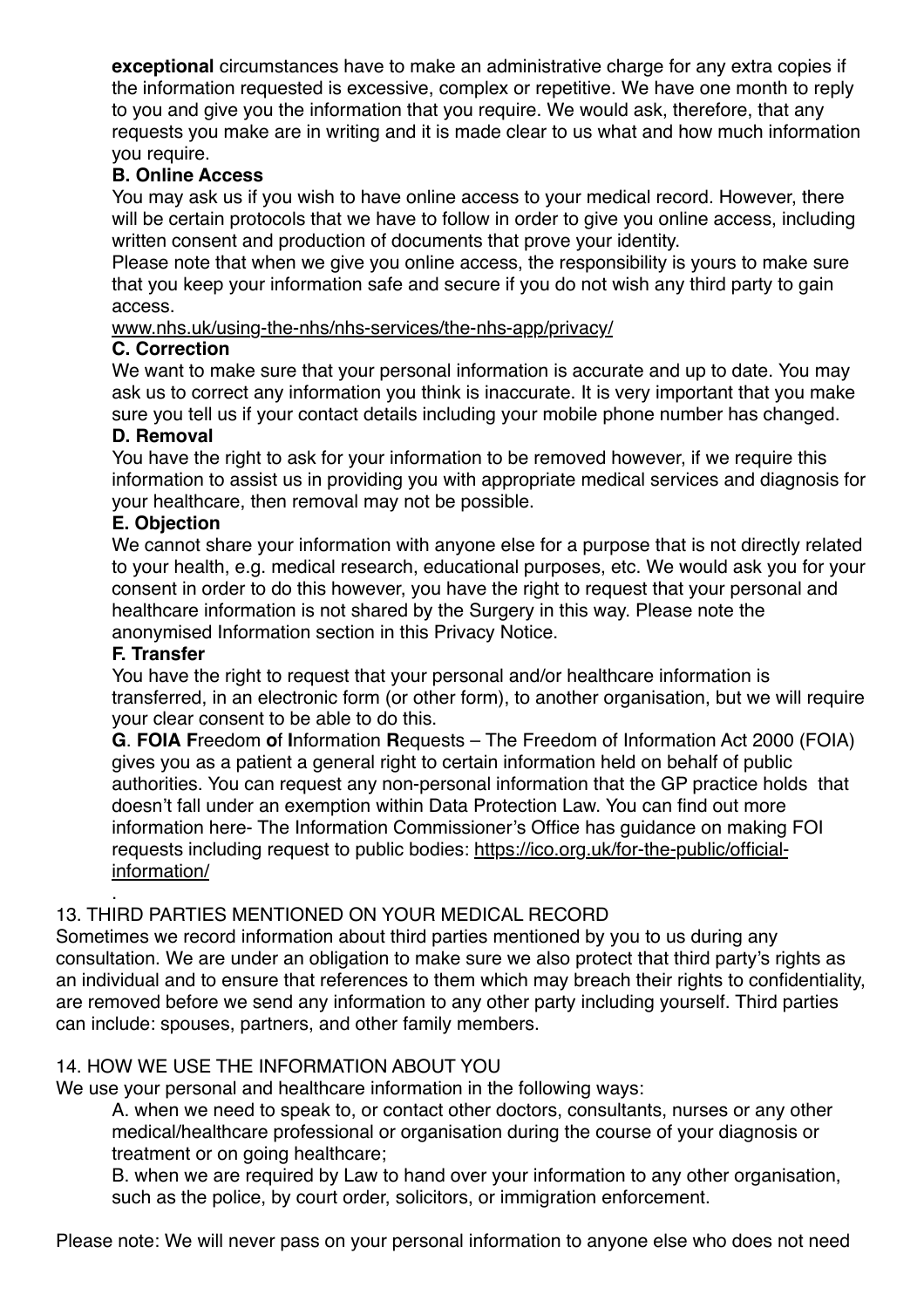it, or has no right to it, unless you give us clear consent to do so.

15. HOW THE NHS USE YOUR INFORMATION-National Data Opt-Out

The Practice is one of many organisations working in the health and care system to improve care for patients and the public.

# **National Data Opt-out (opting out of NHS Digital sharing your data)**

[General Practice Data for Planning and Research \(GPDPR\) - NHS Digital](https://digital.nhs.uk/data-and-information/data-collections-and-data-sets/data-collections/general-practice-data-for-planning-and-research)

NHS Digital will collect data from GP medical records about patients who have registered a National Data Opt-out. The National Data Opt-out applies to identifiable patient data about your health, which is called confidential patient information.

NHS Digital won't share any confidential patient information about you - this includes GP data, or other data we hold, such as hospital data - with other organisations, unless there is an exemption to this.

To find out more information and how to register a National Data Opt-Out, please read our GP [Data for Planning and Research Transparency Notice](https://digital.nhs.uk/data-and-information/data-collections-and-data-sets/data-collections/general-practice-data-for-planning-and-research/transparency-notice).

You can change your mind about your choice at any time.

Data being used or shared for purposes beyond individual care does not include your data being shared with insurance companies or used for marketing purposes and data would only be used in this way with your specific agreement.

Health and care organisations have until 2020 to put systems and processes in place so they can be compliant with the national data opt-out and apply your choice to any confidential patient information they use or share for purposes beyond your individual care. \*\*Practice is currently compliant with the national data opt-out policy.

# *Why NHS Digital collects general practice data*

NHS Digital is the national custodian for health and care data in England and has responsibility for standardising, collecting, analysing, publishing and sharing data and information from across the health and social care system, including general practice.

NHS Digital collected patient data from general practices using a service called the General Practice Extraction Service (GPES), which has operated for over 10 years and now needs to be replaced.

NHS Digital has engaged with doctors, patients, data and governance experts to design a new approach to collect data from general practice that:

- reduces burden on GP practices
- explains clearly how data is used
- supports processes that manage and enable lawful access to patient data to improve health and social care

# *Opting out*

If you don't want your identifiable patient data to be shared for purposes except for your own care, you can opt-out by registering a [Type 1 Opt-out](https://digital.nhs.uk/about-nhs-digital/our-work/keeping-patient-data-safe/how-we-look-after-your-health-and-care-information/your-information-choices/opting-out-of-sharing-your-confidential-patient-information) or a [National Data Opt-out](https://www.nhs.uk/your-nhs-data-matters/manage-your-choice/), or both. These optouts are different and they are explained in more detail below. Your individual care will not be affected if you opt-out using either option.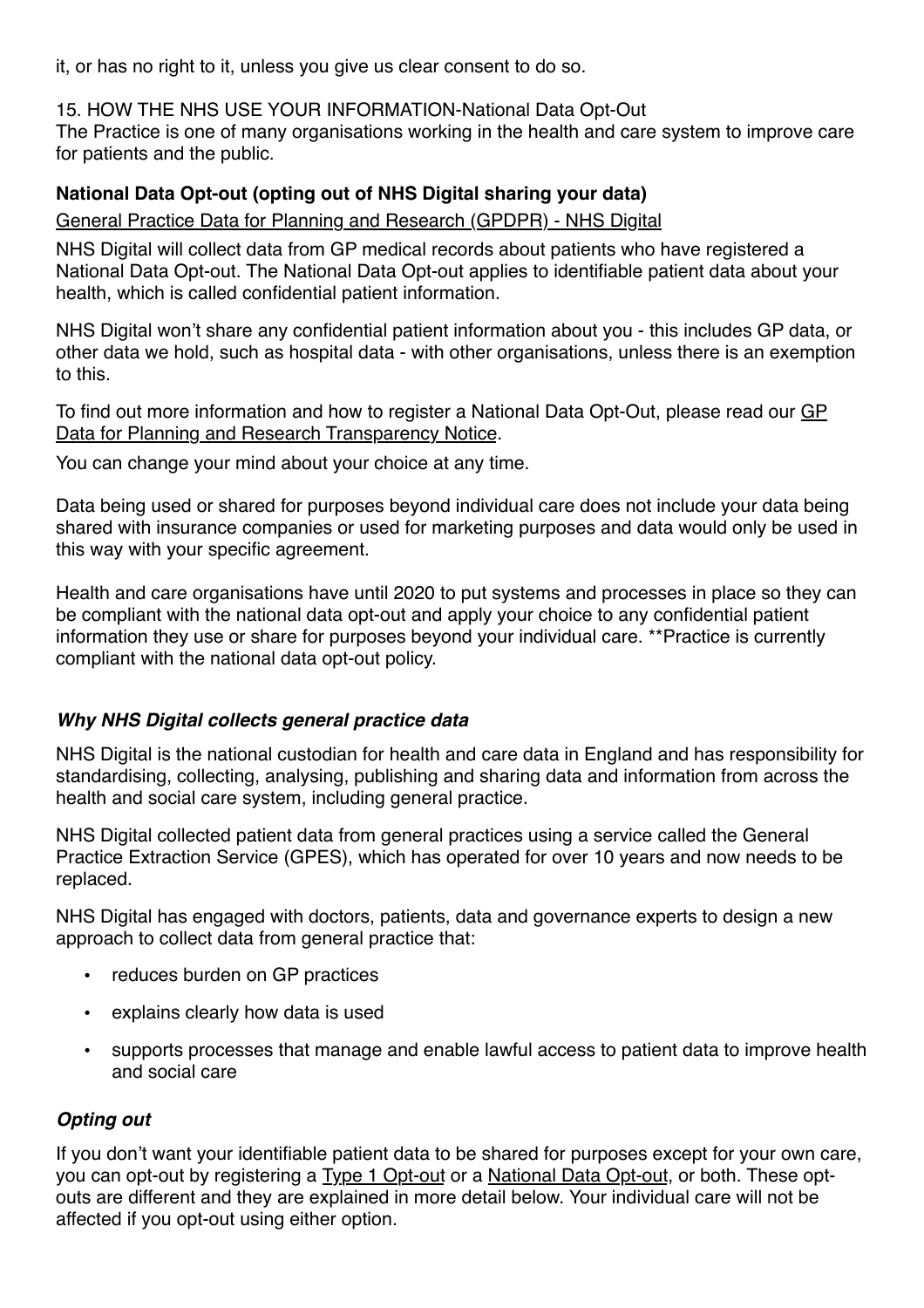# **Type 1 Opt-out (opting out of NHS Digital collecting your data)**

We will not collect data from GP practices about patients who have registered a Type 1 Opt-out with their practice. More information about Type 1 Opt-outs is in our GP Data for Planning and [Research Transparency Notice,](https://digital.nhs.uk/data-and-information/data-collections-and-data-sets/data-collections/general-practice-data-for-planning-and-research/transparency-notice) including a form that you can complete and send to your GP practice.

**This collection will start on 1 July 2021** so if you do not want your data to be shared with NHS Digital please register your Type 1 Opt-out with your GP practice by **23 June 2021**.

If you register a Type 1 Opt-out after this collection has started, no more of your data will be shared with us. We will however still hold the patient data which was shared with us before you registered the Type 1 Opt-out.

If you do not want NHS Digital to share your identifiable patient data with anyone else for purposes beyond your own care, then you can also register a National Data Opt-out.

# **National Data Opt-out (opting out of NHS Digital sharing your data)**

We will collect data from GP medical records about patients who have registered a National Data Opt-out. The National Data Opt-out applies to identifiable patient data about your health, which is called confidential patient information.

NHS Digital won't share any confidential patient information about you - this includes GP data, or other data we hold, such as hospital data - with other organisations, unless there is an exemption to this.

To find out more information and how to register a National Data Opt-Out, please read our [GP](https://digital.nhs.uk/data-and-information/data-collections-and-data-sets/data-collections/general-practice-data-for-planning-and-research/transparency-notice)  [Data for Planning and Research Transparency Notice](https://digital.nhs.uk/data-and-information/data-collections-and-data-sets/data-collections/general-practice-data-for-planning-and-research/transparency-notice).

#### 16. LEGAL JUSTIFICATION FOR COLLECTING AND USING YOUR INFORMATION The Law says we need a **legal basis** to handle your personal and healthcare information.

**CONTRACT:** We have a contract with NHS England to deliver healthcare services to you. This contract provides that we are under a legal obligation to ensure that we deliver medical and healthcare services to the public.

**CONSENT:** Sometimes we also rely on the fact that you give us consent to use your personal and healthcare information so that we can take care of your healthcare needs. Please note that you have the right to withdraw consent at any time if you no longer wish to receive services from us.

**NECESSARY CARE:** Providing you with the appropriate healthcare, where necessary. The Law refers to this as 'protecting your vital interests' where you may be in a position not to be able to consent.

**LAW:** Sometimes the Law obliges us to provide your information to an organisation.

# 17. SPECIAL CATEGORIES

The Law states that personal information about your health falls into a special category of information because it is very sensitive. Reasons that may entitle us to use and process your information may be as follows:

**PUBLIC INTEREST:** Where we may need to handle your personal information when it is considered to be in the public interest. For example, when there is an outbreak of a specific disease and we need to contact you for treatment, or we need to pass your information to relevant organisations to ensure you receive advice and/or treatment;

**CONSENT:** When you have given us consent;

**VITAL INTEREST:** If you are incapable of giving consent, and we have to use your information to protect your vital interests (e.g. if you have had an accident and you need emergency treatment);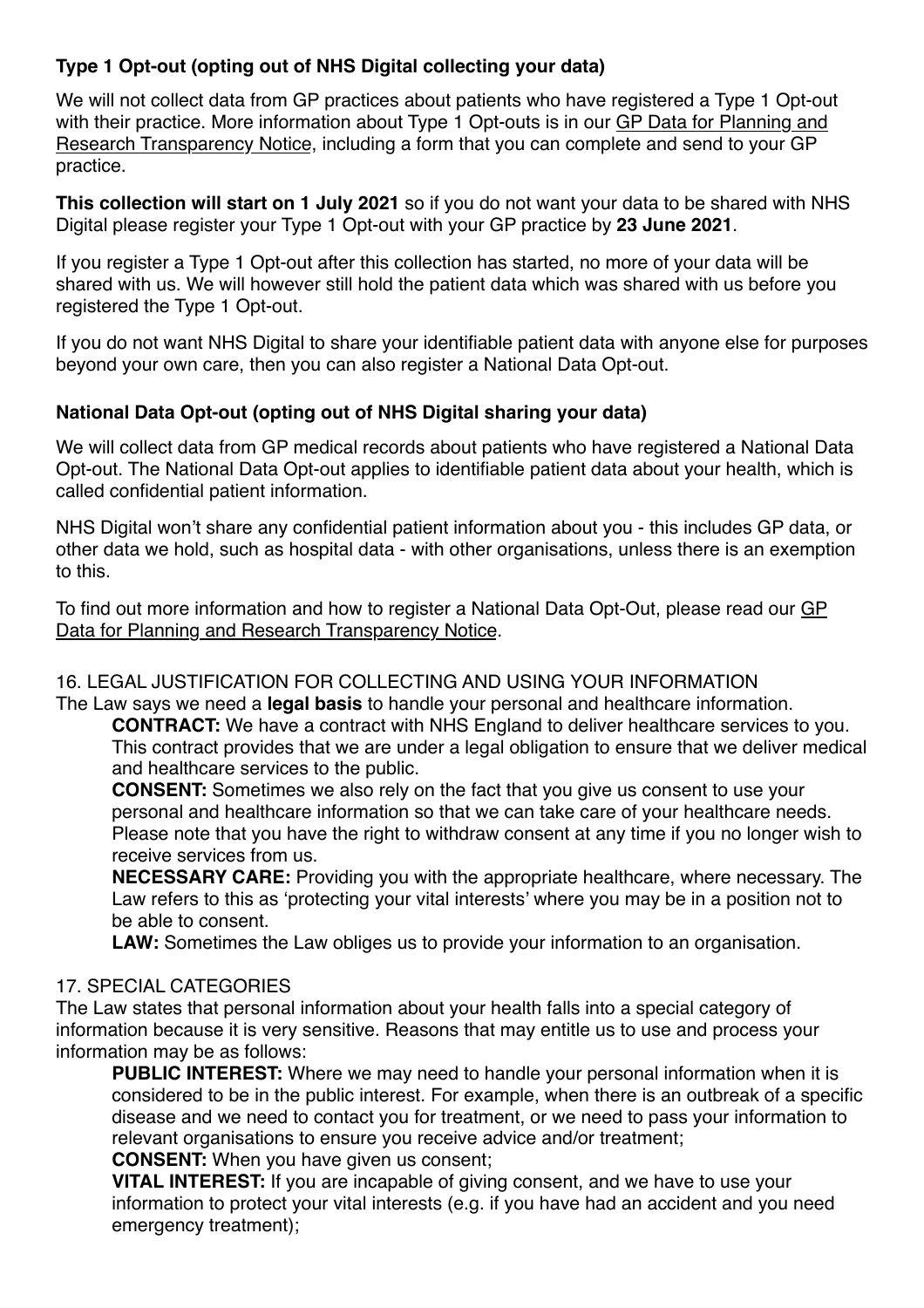**DEFENDING A CLAIM:** If we need your information to defend a legal claim against us by you, or by another party;

**PROVIDING YOU WITH MEDICAL CARE:** Where we need your information to provide you with medical and healthcare services

#### 18. HOW LONG WE KEEP YOUR PERSONAL INFORMATION

We carefully consider any personal information that we store about you, and we will not keep your information for longer than is necessary for the purposes as set out in this Privacy Notice.

#### 19. UNDER 16s

Up until the age of 16 your parents will be able to access your medical information. This means they can discuss your care with staff at the Practice and may request to see copies of your medical information, unless you request us to withhold this information from them.

**If you do not want your parents to have access to your medical information please speak to a member of the Practice team. (Please see attached Privacy Notice for 13-16 year olds)**

#### 20. IF ENGLISH IS NOT YOUR FIRST LANGUAGE

If English is not your first language you can request a translation of this Privacy Notice. Please contact our Data Protection Officer.

#### 21. COMPLAINTS

If you have a concern about the way we handle your personal data or you have a complaint about what we are doing, with your data or how we have used or handled your personal and/or healthcare information, then please contact our Data Protection Officer.

You also have a right to raise any concern or complaint with the UK information regulator: Information Commissioner's Office (ICO): **[ico.org.uk/](https://ico.org.uk/)**

#### 22. OUR WEBSITE

The only website this Privacy Notice applies to is the Surgery's website. If you use a link to any other website from the Surgery's website then you will need to read their respective privacy notice. We take no responsibility (legal or otherwise) for the content of other websites.

# 23. COOKIES

The Surgery's website uses cookies. For more information on which cookies we use and how we use them, please contact our Data Protection Officer.

#### 24. SECURITY

We take the security of your information very seriously and we do everything we can to ensure that your information is always protected and secure. We regularly update our processes and systems and we also ensure that our staff are properly trained. We also carry out assessments and audits of the information that we hold about you and make sure that if we provide any other services, we carry out proper assessments and security reviews.

# 25. TEXT MESSAGING AND CONTACTING YOU

Because we are obliged to protect any confidential information we hold about you and we take this very seriously, it is imperative that you let us know immediately if you change any of your contact details.

We may contact you using SMS texting to your mobile phone in the event that we need to notify you about appointments and other services that we provide to you involving your direct care, therefore you must ensure that we have your up to date details. This is to ensure we are sure we are actually contacting you and not another person.

# 26. WHERE TO FIND OUR PRIVACY NOTICE